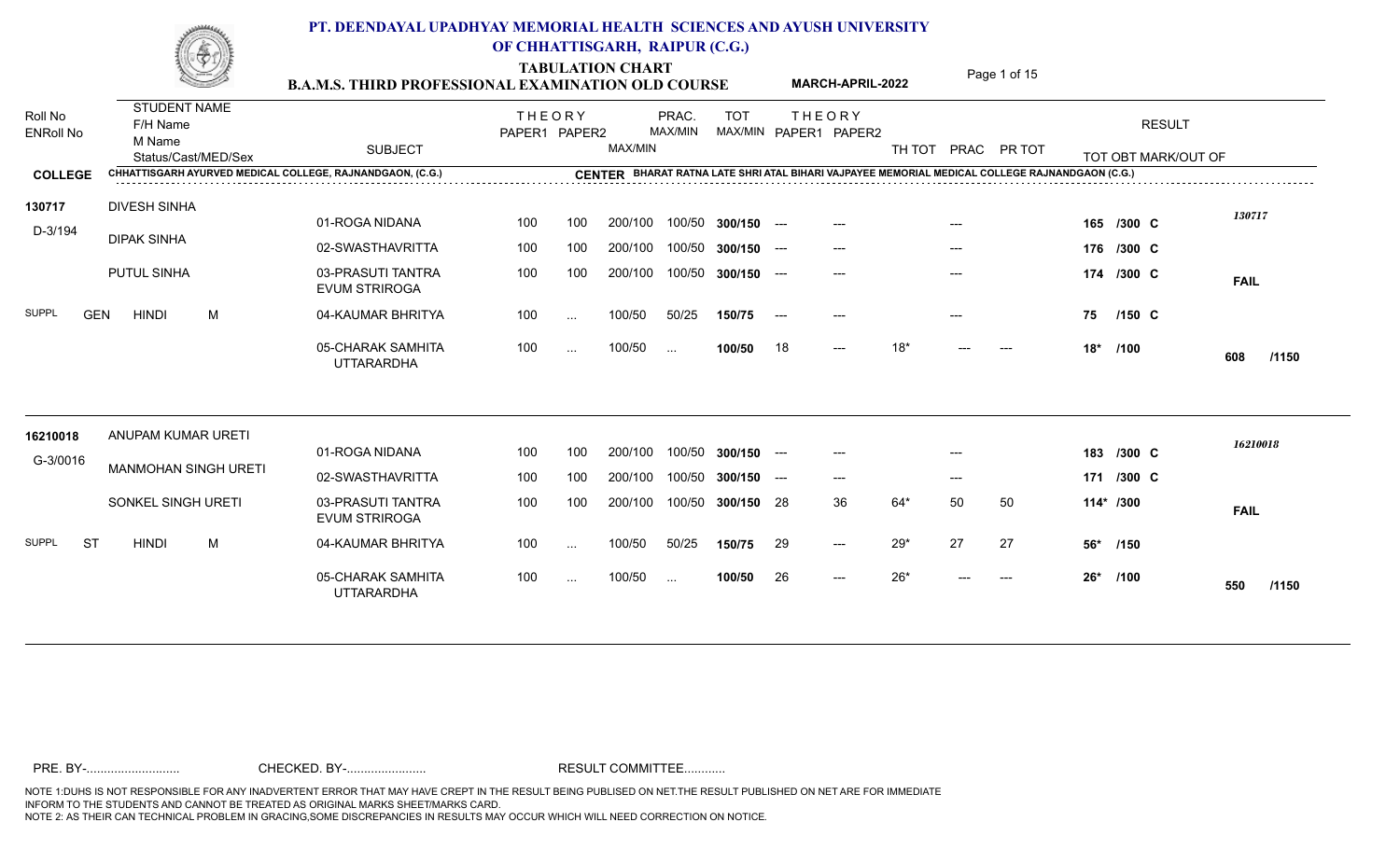**TABULATION CHART**<br>**PAMIS THIRD PROFESSIONAL EXAMINATION OLD COURSE** MARCH-APRIL-2022 Page 2 of 15

|                             | <u>SSI</u>                                                       | <b>B.A.M.S. THIRD PROFESSIONAL EXAMINATION OLD COURSE</b> |                                |          |         |                  |               |       | MARCH-APRIL-2022                       |             |       | Page 2 01 15 |       |                                      |              |
|-----------------------------|------------------------------------------------------------------|-----------------------------------------------------------|--------------------------------|----------|---------|------------------|---------------|-------|----------------------------------------|-------------|-------|--------------|-------|--------------------------------------|--------------|
| Roll No<br><b>ENRoll No</b> | <b>STUDENT NAME</b><br>F/H Name<br>M Name<br>Status/Cast/MED/Sex | <b>SUBJECT</b>                                            | <b>THEORY</b><br>PAPER1 PAPER2 |          | MAX/MIN | PRAC.<br>MAX/MIN | <b>TOT</b>    |       | <b>THEORY</b><br>MAX/MIN PAPER1 PAPER2 | TH TOT PRAC |       | PR TOT       |       | <b>RESULT</b><br>TOT OBT MARK/OUT OF |              |
| <b>COLLEGE</b>              | CHHATTISGARH AYURVED MEDICAL COLLEGE, RAJNANDGAON, (C.G.)        |                                                           |                                |          |         |                  |               |       |                                        |             |       |              |       |                                      |              |
| 16210035                    | <b>AJEET SINGH</b>                                               |                                                           |                                |          |         |                  |               |       |                                        |             |       |              |       |                                      |              |
| G-3/0028                    |                                                                  | 01-ROGA NIDANA                                            | 100                            | 100      | 200/100 | 100/50           | 300/150 63    |       | 65                                     | 128         | 61    | 61           |       | 189 /300                             | 16210035     |
|                             | SHYAMENDRA PAL                                                   | 02-SWASTHAVRITTA                                          | 100                            | 100      | 200/100 | 100/50           | $300/150$ --- |       | $---$                                  |             | $---$ |              |       | 173 /300 C                           |              |
|                             | <b>NEETA SINGH</b>                                               | 03-PRASUTI TANTRA<br><b>EVUM STRIROGA</b>                 | 100                            | 100      | 200/100 | 100/50           | 300/150 27    |       | 38                                     | $65*$       | 50    | 50           |       | 115* /300                            | <b>FAIL</b>  |
| <b>GEN</b><br>SUPPL         | <b>HINDI</b><br>M                                                | 04-KAUMAR BHRITYA                                         | 100                            | $\cdots$ | 100/50  | 50/25            | 150/75        | 28    | $---$                                  | $28*$       | 25    | 25           | $53*$ | /150                                 |              |
|                             |                                                                  | 05-CHARAK SAMHITA<br><b>UTTARARDHA</b>                    | 100                            | $\cdots$ | 100/50  | $\sim$ .         | 100/50        | 19    | $---$                                  | $19*$       |       |              | 19*   | /100                                 | 549<br>/1150 |
| 16210053                    | <b>DHARMESH SAHU</b>                                             |                                                           |                                |          |         |                  |               |       |                                        |             |       |              |       |                                      |              |
| G-3/0035                    |                                                                  | 01-ROGA NIDANA                                            | 100                            | 100      | 200/100 | 100/50           | $300/150$ --- |       | $---$                                  |             |       |              |       | 178 /300 C                           | 16210053     |
|                             | <b>GIRWAR LAL SAHU</b>                                           | 02-SWASTHAVRITTA                                          | 100                            | 100      | 200/100 | 100/50           | 300/150       | $---$ | $---$                                  |             | $---$ |              |       | 178 /300 C                           |              |
|                             | <b>TIJIYA SAHU</b>                                               | 03-PRASUTI TANTRA<br><b>EVUM STRIROGA</b>                 | 100                            | 100      | 200/100 | 100/50           | $300/150$ --- |       | $---$                                  |             | $---$ |              |       | 176 /300 C                           | <b>FAIL</b>  |
| <b>SUPPL</b><br><b>OBC</b>  | <b>HINDI</b><br>M                                                | 04-KAUMAR BHRITYA                                         | 100                            | $\cdots$ | 100/50  | 50/25            | 150/75        | $---$ | $---$                                  |             |       |              | 83    | $/150$ C                             |              |
|                             |                                                                  | 05-CHARAK SAMHITA<br><b>UTTARARDHA</b>                    | 100                            | $\cdots$ | 100/50  | $\sim$           | 100/50        | 15    | $---$                                  | $15*$       |       |              | 15*   | /100                                 | /1150<br>630 |
|                             |                                                                  |                                                           |                                |          |         |                  |               |       |                                        |             |       |              |       |                                      |              |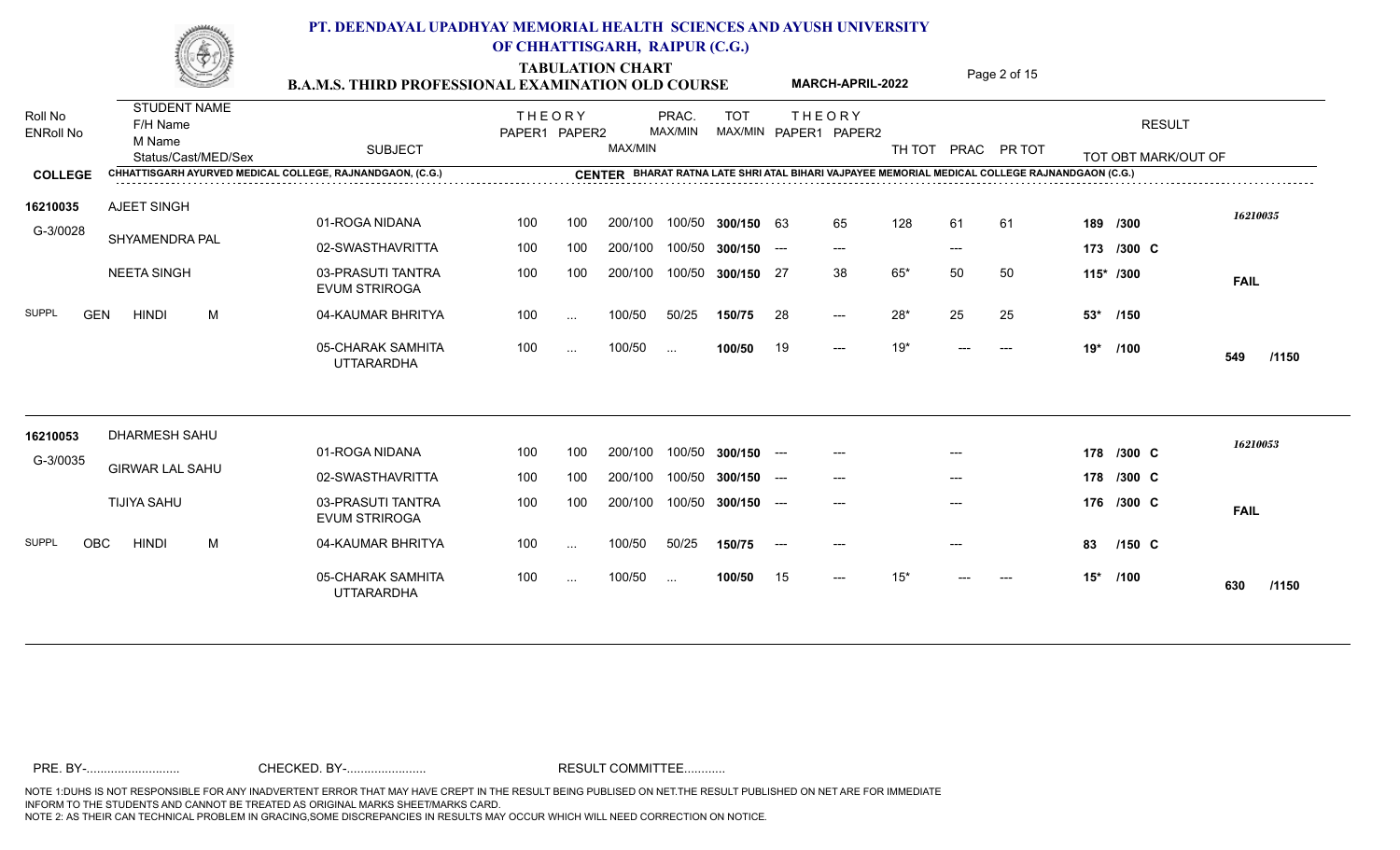|                             | $, + - +$                                 | <b>B.A.M.S. THIRD PROFESSIONAL EXAMINATION OLD COURSE</b>                   |                                |               | <b>TABULATION CHART</b> |                  |                    |       | <b>MARCH-APRIL-2022</b>                |        |       | Page 3 of 15                                                                                                  |        |                                                                                  |              |
|-----------------------------|-------------------------------------------|-----------------------------------------------------------------------------|--------------------------------|---------------|-------------------------|------------------|--------------------|-------|----------------------------------------|--------|-------|---------------------------------------------------------------------------------------------------------------|--------|----------------------------------------------------------------------------------|--------------|
| Roll No<br><b>ENRoll No</b> | <b>STUDENT NAME</b><br>F/H Name<br>M Name |                                                                             | <b>THEORY</b><br>PAPER1 PAPER2 |               |                         | PRAC.<br>MAX/MIN | <b>TOT</b>         |       | <b>THEORY</b><br>MAX/MIN PAPER1 PAPER2 |        |       |                                                                                                               |        | <b>RESULT</b>                                                                    |              |
|                             | Status/Cast/MED/Sex                       | <b>SUBJECT</b><br>CHHATTISGARH AYURVED MEDICAL COLLEGE, RAJNANDGAON, (C.G.) |                                |               | MAX/MIN                 |                  |                    |       |                                        | TH TOT |       | PRAC PR TOT<br>CENTER BHARAT RATNA LATE SHRI ATAL BIHARI VAJPAYEE MEMORIAL MEDICAL COLLEGE RAJNANDGAON (C.G.) |        | TOT OBT MARK/OUT OF                                                              |              |
| <b>COLLEGE</b>              |                                           |                                                                             |                                |               |                         |                  |                    |       |                                        |        |       |                                                                                                               |        | ,我们也不会有什么。""我们的人,我们也不会有什么?""我们的人,我们也不会有什么?""我们的人,我们也不会有什么?""我们的人,我们也不会有什么?""我们的人 |              |
| 17210086<br>H-3/05093       | MUKESH KUMAR SAHU                         | 01-ROGA NIDANA                                                              | 100                            | 100           | 200/100                 |                  | 100/50 300/150 --- |       | $---$                                  |        | $---$ |                                                                                                               |        | 199 /300 C                                                                       | 17210086     |
|                             | DEVNARAYAN SAHU                           | 02-SWASTHAVRITTA                                                            | 100                            | 100           | 200/100                 |                  | 100/50 300/150 --- |       | $---$                                  |        | $---$ |                                                                                                               |        | 167 /300 C                                                                       |              |
|                             | <b>SHIV KUMARI</b>                        | 03-PRASUTI TANTRA<br><b>EVUM STRIROGA</b>                                   | 100                            | 100           | 200/100                 |                  | 100/50 300/150 40  |       | 50                                     | $90*$  | 54    | 54                                                                                                            |        | 144* /300                                                                        | <b>FAIL</b>  |
| <b>SUPPL</b><br><b>OBC</b>  | <b>HINDI</b><br>M                         | 04-KAUMAR BHRITYA                                                           | 100                            | $\sim$        | 100/50                  | 50/25            | 150/75             | $---$ | $---$                                  |        | $---$ |                                                                                                               | 80     | $/150$ C                                                                         |              |
|                             |                                           | 05-CHARAK SAMHITA<br><b>UTTARARDHA</b>                                      | 100                            | $\cdots$      | 100/50                  | $\sim$ .         | 100/50             | $---$ | $---$                                  |        |       |                                                                                                               | 54     | $/100 \text{ C}$                                                                 | /1150<br>644 |
| 17210109                    | <b>SUMEET KUMAR</b>                       |                                                                             |                                |               |                         |                  |                    |       |                                        |        |       |                                                                                                               |        |                                                                                  | 17210109     |
| H-3/05117                   | <b>RANJEET KUMAR</b>                      | 01-ROGA NIDANA                                                              | 100                            | 100           | 200/100                 |                  | 100/50 300/150 --- |       | $---$                                  |        | $---$ |                                                                                                               |        | 161 /300 C                                                                       |              |
|                             |                                           | 02-SWASTHAVRITTA                                                            | 100                            | 100           | 200/100                 |                  | 100/50 300/150 --- |       | $---$                                  |        | $---$ |                                                                                                               |        | 172 /300 C                                                                       |              |
|                             | PARUL BISWAS                              | 03-PRASUTI TANTRA<br><b>EVUM STRIROGA</b>                                   | 100                            | 100           | 200/100                 |                  | 100/50 300/150     | $---$ | $---$                                  |        | ---   |                                                                                                               |        | 181 /300 C                                                                       | <b>FAIL</b>  |
| <b>SUPPL</b><br><b>GEN</b>  | <b>HINDI</b><br>M                         | 04-KAUMAR BHRITYA                                                           | 100                            | $\ldots$      | 100/50                  | 50/25            | 150/75             | $--$  |                                        |        |       |                                                                                                               | 80     | $/150$ C                                                                         |              |
|                             |                                           | 05-CHARAK SAMHITA<br><b>UTTARARDHA</b>                                      | 100                            | $\sim$ $\sim$ | 100/50                  | $\sim$           | 100/50             | 32    | $---$                                  | $32*$  | ---   | ---                                                                                                           | $32^*$ | /100                                                                             | /1150<br>626 |
|                             |                                           |                                                                             |                                |               |                         |                  |                    |       |                                        |        |       |                                                                                                               |        |                                                                                  |              |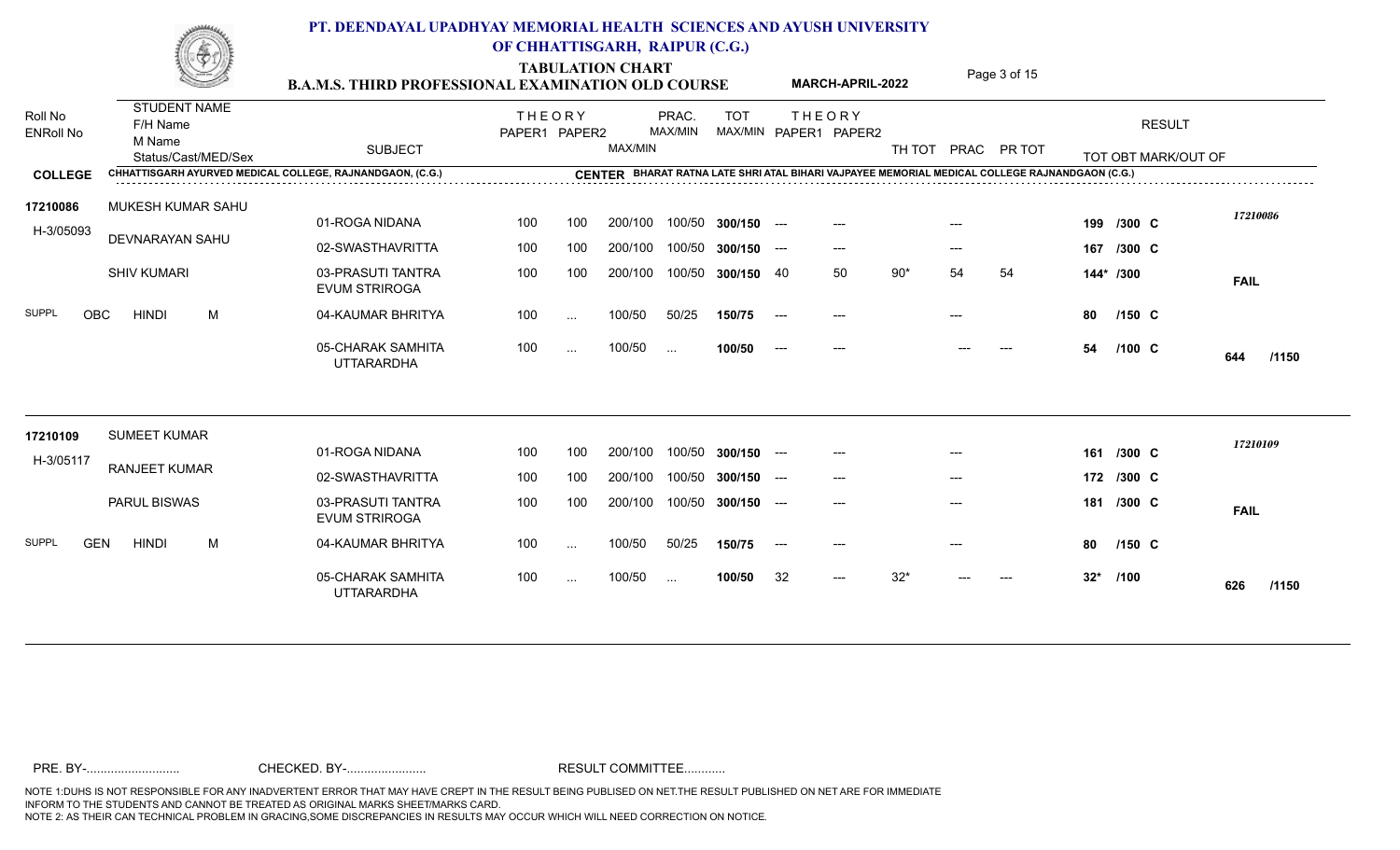TABULATION CHART<br>**PAMIS THIRD PROFESSIONAL EXAMINATION OLD COURSE** MARCH-APRIL-2022 Page 4 of 15

|                             |            |                                           | SSI | <b>B.A.M.S. THIRD PROFESSIONAL EXAMINATION OLD COURSE</b> |                                |          |         |                  |            |       | <b>MARCH-APRIL-2022</b>                |        |       | Page 4 OF 15                                                                                   |     |            |                     |              |
|-----------------------------|------------|-------------------------------------------|-----|-----------------------------------------------------------|--------------------------------|----------|---------|------------------|------------|-------|----------------------------------------|--------|-------|------------------------------------------------------------------------------------------------|-----|------------|---------------------|--------------|
| Roll No<br><b>ENRoll No</b> |            | <b>STUDENT NAME</b><br>F/H Name<br>M Name |     |                                                           | <b>THEORY</b><br>PAPER1 PAPER2 |          |         | PRAC.<br>MAX/MIN | <b>TOT</b> |       | <b>THEORY</b><br>MAX/MIN PAPER1 PAPER2 |        |       |                                                                                                |     |            | <b>RESULT</b>       |              |
|                             |            | Status/Cast/MED/Sex                       |     | <b>SUBJECT</b>                                            |                                |          | MAX/MIN |                  |            |       |                                        | TH TOT |       | PRAC PR TOT                                                                                    |     |            | TOT OBT MARK/OUT OF |              |
| <b>COLLEGE</b>              |            |                                           |     | CHHATTISGARH AYURVED MEDICAL COLLEGE, RAJNANDGAON, (C.G.) |                                |          |         |                  |            |       |                                        |        |       | CENTER BHARAT RATNA LATE SHRI ATAL BIHARI VAJPAYEE MEMORIAL MEDICAL COLLEGE RAJNANDGAON (C.G.) |     |            |                     |              |
| 17210113                    |            | <b>VAIBHAV PRATAP SINGH</b>               |     |                                                           |                                |          |         |                  |            |       |                                        |        |       |                                                                                                |     |            |                     |              |
| H-3/05121                   |            |                                           |     | 01-ROGA NIDANA                                            | 100                            | 100      | 200/100 | 100/50           | 300/150    | $---$ | $---$                                  |        | $---$ |                                                                                                |     | 180 /300 C |                     | 17210113     |
|                             |            | <b>ASHOK SINGH</b>                        |     | 02-SWASTHAVRITTA                                          | 100                            | 100      | 200/100 | 100/50           | 300/150    | $---$ | $---$                                  |        | $---$ |                                                                                                | 177 | $/300$ C   |                     |              |
|                             |            | <b>MANI SINGH</b>                         |     | 03-PRASUTI TANTRA<br><b>EVUM STRIROGA</b>                 | 100                            | 100      | 200/100 | 100/50           | 300/150    | $---$ | $---$                                  |        |       |                                                                                                |     | 172 /300 C |                     | <b>FAIL</b>  |
| <b>SUPPL</b>                | <b>GEN</b> | <b>HINDI</b>                              | M   | 04-KAUMAR BHRITYA                                         | 100                            | $\cdots$ | 100/50  | 50/25            | 150/75     | $---$ | $---$                                  |        | $---$ |                                                                                                | 75  | $/150$ C   |                     |              |
|                             |            |                                           |     | 05-CHARAK SAMHITA<br><b>UTTARARDHA</b>                    | 100                            | $\cdots$ | 100/50  | $\sim$           | 100/50     | 19    | $---$                                  | $19*$  | $---$ | $---$                                                                                          |     | 19* /100   |                     | 623<br>/1150 |
|                             |            |                                           |     |                                                           |                                |          |         |                  |            |       |                                        |        |       |                                                                                                |     |            |                     |              |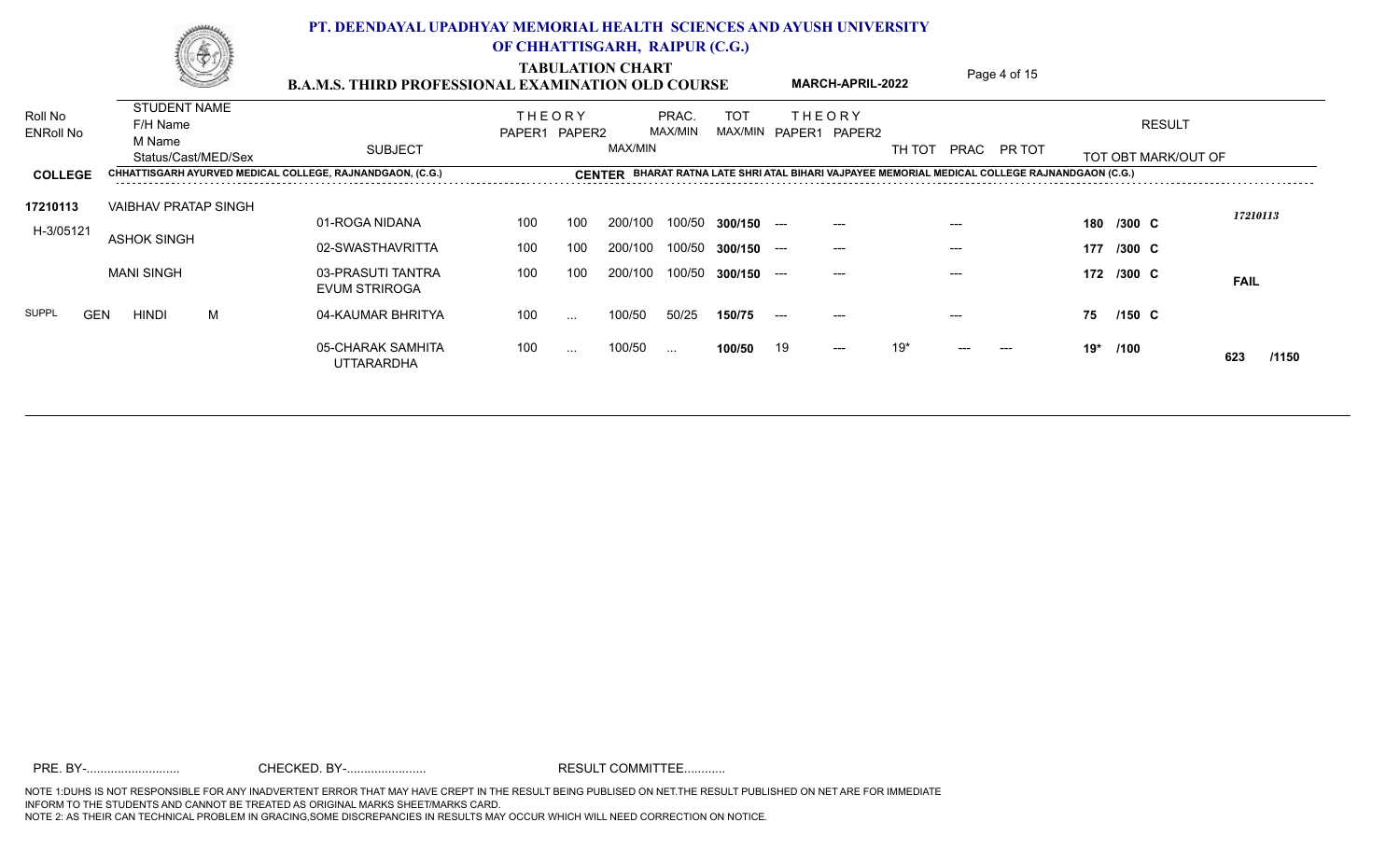**TABULATION CHART**<br>**PAMIS THIRD PROFESSIONAL EXAMINATION OLD COURSE** MARCH-APRIL-2022 Page 5 of 15

|                             | <u>SSI</u>                                                       | <b>B.A.M.S. THIRD PROFESSIONAL EXAMINATION OLD COURSE</b>            |                                |               |         |                  |                    |       | MARCH-APRIL-2022                                    |        |       | Page 5 01 T5 |     |                                      |              |
|-----------------------------|------------------------------------------------------------------|----------------------------------------------------------------------|--------------------------------|---------------|---------|------------------|--------------------|-------|-----------------------------------------------------|--------|-------|--------------|-----|--------------------------------------|--------------|
| Roll No<br><b>ENRoll No</b> | <b>STUDENT NAME</b><br>F/H Name<br>M Name<br>Status/Cast/MED/Sex | <b>SUBJECT</b>                                                       | <b>THEORY</b><br>PAPER1 PAPER2 |               | MAX/MIN | PRAC.<br>MAX/MIN | <b>TOT</b>         |       | <b>THEORY</b><br>MAX/MIN PAPER1 PAPER2              | TH TOT |       | PRAC PR TOT  |     | <b>RESULT</b><br>TOT OBT MARK/OUT OF |              |
| <b>COLLEGE</b>              |                                                                  | BHARTI AYURVED MEDICAL COLLEGE & HOSPITAL PULGAON CHOWK, DURG (C.G.) |                                |               |         |                  |                    |       | CENTER C.M. MEDICAL COLLEGE, KACHANDUR, DURG (C.G.) |        |       |              |     |                                      |              |
| 17210243<br>H-3/05134       | ASHISH KUMAR CHAUBEY                                             | 01-ROGA NIDANA                                                       | 100                            | 100           | 200/100 | 100/50           | $300/150$ ---      |       | $---$                                               |        |       |              |     | 158 /300 C                           | 17210243     |
|                             | DEEP KUMAR CHAUBEY                                               | 02-SWASTHAVRITTA                                                     | 100                            | 100           | 200/100 |                  | 100/50 300/150 --- |       | $---$                                               |        | $---$ |              |     | 162 /300 C                           |              |
|                             | SAROJINI DEVI                                                    | 03-PRASUTI TANTRA<br><b>EVUM STRIROGA</b>                            | 100                            | 100           | 200/100 |                  | 100/50 300/150 38  |       | 34                                                  | $72*$  | 55    | 55           |     | 127* /300                            | <b>FAIL</b>  |
| <b>SUPPL</b><br>GEN.        | <b>HINDI</b><br>М                                                | 04-KAUMAR BHRITYA                                                    | 100                            | $\ldots$      | 100/50  | 50/25            | 150/75             | 53    | $---$                                               | 53     | 25    | 25           | 78  | /150                                 |              |
|                             |                                                                  | 05-CHARAK SAMHITA<br><b>UTTARARDHA</b>                               | 100                            | $\cdots$      | 100/50  | $\sim$           | 100/50             | $---$ |                                                     |        |       | ---          | 53  | $/100$ C                             | 578<br>/1150 |
| 17210261                    | DOLESH KUMAR SIDAR                                               |                                                                      |                                |               |         |                  |                    |       |                                                     |        |       |              |     |                                      |              |
| H-3/05152                   |                                                                  | 01-ROGA NIDANA                                                       | 100                            | 100           | 200/100 |                  | 100/50 300/150 --- |       | $---$                                               |        | $---$ |              |     | 215 /300 C                           | 17210261     |
|                             | RAJENDRA KUMAR SIDAR                                             | 02-SWASTHAVRITTA                                                     | 100                            | 100           | 200/100 | 100/50           | $300/150$ ---      |       | $---$                                               |        | $---$ |              |     | 156 /300 C                           |              |
|                             | SOBHA SIDAR                                                      | 03-PRASUTI TANTRA<br><b>EVUM STRIROGA</b>                            | 100                            | 100           | 200/100 |                  | 100/50 300/150 --- |       | $---$                                               |        | $---$ |              |     | 157 /300 C                           | <b>FAIL</b>  |
| <b>SUPPL</b><br><b>ST</b>   | M<br><b>HINDI</b>                                                | 04-KAUMAR BHRITYA                                                    | 100                            | $\cdots$      | 100/50  | 50/25            | 150/75             | 46    | $---$                                               | $46*$  | 27    | 27           | 73* | /150                                 |              |
|                             |                                                                  | 05-CHARAK SAMHITA<br><b>UTTARARDHA</b>                               | 100                            | $\sim$ $\sim$ | 100/50  | $\sim$           | 100/50             | 55    | $---$                                               | 55     |       |              | 55  | /100                                 | /1150<br>656 |
|                             |                                                                  |                                                                      |                                |               |         |                  |                    |       |                                                     |        |       |              |     |                                      |              |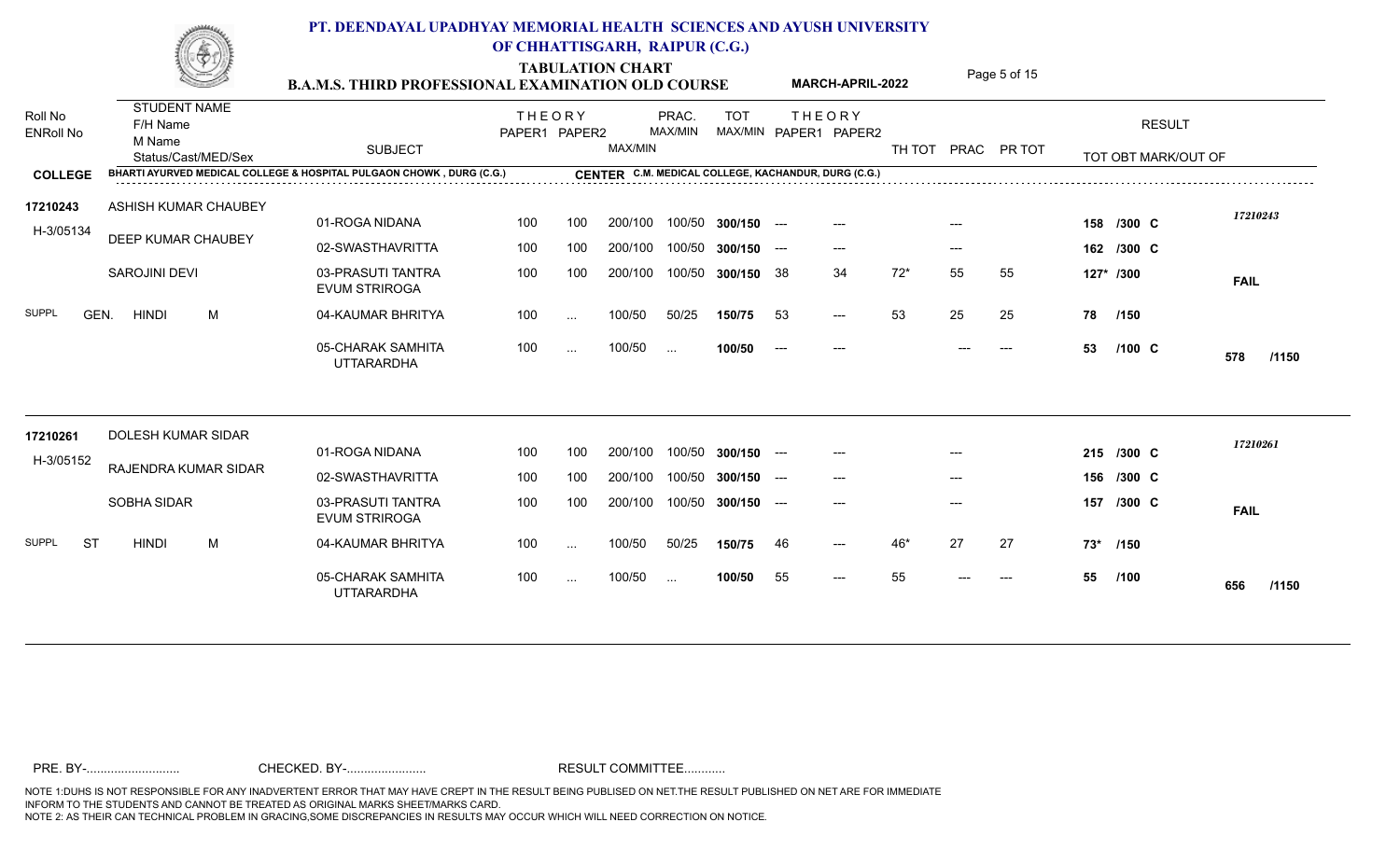|                             | IJ,<br>All arms                           | <b>B.A.M.S. THIRD PROFESSIONAL EXAMINATION OLD COURSE</b>            |                                |                          | <b>TABULATION CHART</b> |                          |                    |       | <b>MARCH-APRIL-2022</b>                             |        |       | Page 6 of 15 |       |                     |              |
|-----------------------------|-------------------------------------------|----------------------------------------------------------------------|--------------------------------|--------------------------|-------------------------|--------------------------|--------------------|-------|-----------------------------------------------------|--------|-------|--------------|-------|---------------------|--------------|
| Roll No<br><b>ENRoll No</b> | <b>STUDENT NAME</b><br>F/H Name<br>M Name |                                                                      | <b>THEORY</b><br>PAPER1 PAPER2 |                          |                         | PRAC.<br>MAX/MIN         | <b>TOT</b>         |       | <b>THEORY</b><br>MAX/MIN PAPER1 PAPER2              |        |       |              |       | <b>RESULT</b>       |              |
|                             | Status/Cast/MED/Sex                       | <b>SUBJECT</b>                                                       |                                |                          | MAX/MIN                 |                          |                    |       |                                                     | TH TOT |       | PRAC PR TOT  |       | TOT OBT MARK/OUT OF |              |
| <b>COLLEGE</b>              |                                           | BHARTI AYURVED MEDICAL COLLEGE & HOSPITAL PULGAON CHOWK, DURG (C.G.) |                                |                          |                         |                          |                    |       | CENTER C.M. MEDICAL COLLEGE, KACHANDUR, DURG (C.G.) |        |       |              |       |                     |              |
| 17210265                    | ISHIKA LAKRA                              |                                                                      |                                |                          |                         |                          |                    |       |                                                     |        |       |              |       |                     | 17210265     |
| H-3/05156                   | <b>G J LAKRA</b>                          | 01-ROGA NIDANA                                                       | 100                            | 100                      | 200/100                 |                          | 100/50 300/150 --- |       | ---                                                 |        |       |              | 161   | /300 C              |              |
|                             |                                           | 02-SWASTHAVRITTA                                                     | 100                            | 100                      | 200/100                 | 100/50                   | $300/150$ ---      |       | $---$                                               |        | $---$ |              |       | 181 /300 C          |              |
|                             | U N LAKRA                                 | 03-PRASUTI TANTRA<br><b>EVUM STRIROGA</b>                            | 100                            | 100                      | 200/100                 | 100/50                   | 300/150 50         |       | 45                                                  | $95*$  | 54    | 54           |       | 149* /300           | <b>FAIL</b>  |
| SUPPL<br>ST                 | E<br><b>HINDI</b>                         | 04-KAUMAR BHRITYA                                                    | 100                            | $\cdots$                 | 100/50                  | 50/25                    | 150/75             | 56    | $---$                                               | 56     | 26    | 26           | 82    | /150                |              |
|                             |                                           | 05-CHARAK SAMHITA<br><b>UTTARARDHA</b>                               | 100                            | $\overline{\phantom{a}}$ | 100/50                  | $\sim$                   | 100/50             | $---$ | $---$                                               |        | $---$ | $---$        | 50    | $/100 \text{ C}$    | 623<br>/1150 |
| 17210275                    | <b>MADHUBALA SINGH</b>                    |                                                                      |                                |                          |                         |                          |                    |       |                                                     |        |       |              |       |                     |              |
|                             |                                           | 01-ROGA NIDANA                                                       | 100                            | 100                      | 200/100                 |                          | 100/50 300/150 51  |       | 51                                                  | 102    | 53    | 53           |       | 155 /300            | 17210275     |
| H-3/05166                   | SHIV KUMAR SINGH                          | 02-SWASTHAVRITTA                                                     | 100                            | 100                      | 200/100                 | 100/50                   | 300/150 25         |       | 38                                                  | 63*    | 52    | 52           |       | 115* /300           |              |
|                             | <b>INDRAWATI DEVI</b>                     | 03-PRASUTI TANTRA<br><b>EVUM STRIROGA</b>                            | 100                            | 100                      | 200/100                 | 100/50                   | 300/150 50         |       | 33                                                  | 83*    | 54    | 54           |       | 137* /300           | <b>FAIL</b>  |
| REG<br>-ST                  | F<br><b>HINDI</b>                         | 04-KAUMAR BHRITYA                                                    | 100                            | $\cdots$                 | 100/50                  | 50/25                    | 150/75             | 15    | $---$                                               | $15*$  | 27    | 27           | 42*   | /150                |              |
|                             |                                           | 05-CHARAK SAMHITA<br><b>UTTARARDHA</b>                               | 100                            | $\ddotsc$                | 100/50                  | $\overline{\phantom{a}}$ | 100/50             | 23    | $---$                                               | $23*$  | $---$ | $---$        | $23*$ | /100                | 472<br>/1150 |
|                             |                                           |                                                                      |                                |                          |                         |                          |                    |       |                                                     |        |       |              |       |                     |              |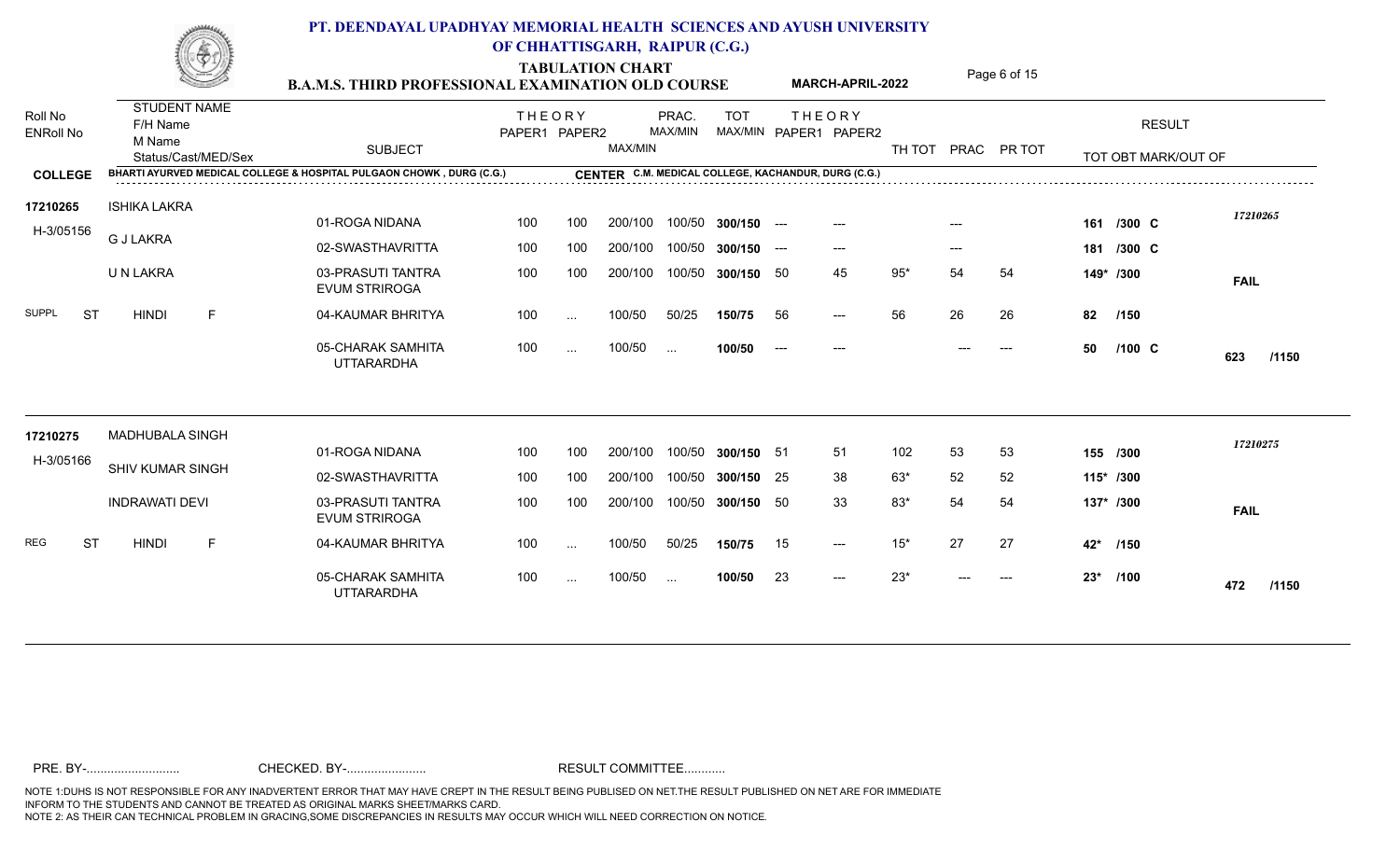**TABULATION CHART**<br>**B.A.M.S. THIRD PROFESSIONAL EXAMINATION OLD COURSE** MARCH-APRIL-2022 Page 7 of 15 Roll No<br>F/H Name ENRoll No M Name<br>Status/Cast/MED/Sex SUBJECT **RESULT** TOT OBT MARK/OUT OF TOT THE OR Y MAX/MIN MAX/MIN PAPER1 PAPER2 TH TOT PRAC PR TOT **COLLEGE CENTER RAJIV LOCHAN AYURVED MEDICAL COLLEGE & HOSPITAL CHANDKHURI DURG (C.G.) C.M. MEDICAL COLLEGE, KACHANDUR, DURG (C.G.)** THEORY PRAC. TOT PAPER1 PAPER2 MAX/MIN PRAC. MAX/MIN STUDENT NAME M Name **MARCH-APRIL-2022** 01-ROGA NIDANA 02-SWASTHAVRITTA 03-PRASUTI TANTRA EVUM STRIROGA 04-KAUMAR BHRITYA SUPPL OBC HINDI F 05-CHARAK SAMHITA UTTARARDHA --- 27\*  **/1150** 100 200/100 100/50 **300/150** 200/100 100/50 **300/150** 200/100 100/50 **300/150** 100/50 ... **100/50** 50/25 **150/75** 100/50 E-3/120 K.P. PATANWAR PRIYANKA PATANWAR **1156** DEWAKI PATANWAR 200/100 100/50 200/100 100/50 100 100 200/100 100/50 100 ... 100/50 50/25 100 ... 100/50 . 51 19 70\* 52 52 **122\* /300** 37 50 87\* 55 55 **142\* /300** 18 29 47\* 52 52 **99\*** 27 27\* 25 25 **52\*** --- --- --- --- --- --- 70 /100 C <mark>485 /1150</mark> **FAIL** *1156* **C** 195 11159 **/300 /150 /100** 01-ROGA NIDANA 02-SWASTHAVRITTA 03-PRASUTI TANTRA EVUM STRIROGA 04-KAUMAR BHRITYA SUPPL GEN HINDI F 05-CHARAK SAMHITA UTTARARDHA ---  **/1150** 100 200/100 100/50 **300/150** 200/100 100/50 **300/150** 200/100 100/50 **300/150** 100 ... 100/50 ... 100/50 -50/25 **150/75** 100/50 ... **100/50** F-3/327 SURESH KUMAR SHARMA SAMIKSHA SHARMA **15210050** VIJATSHREE SHARMA 200/100 100/50 200/100 100/50 100 100 200/100 100/50 100 ... 100/50 50/25 --- --- --- **180** --- --- --- **191 /300** 50 51 101 51 51 **152 /300** --- --- **77** --- --- --- --- --- --- 50 /100 C <mark>650 /1150</mark> **PASS** *15210050* C<sub>1021000</sub> **C C C /300 /150 /100**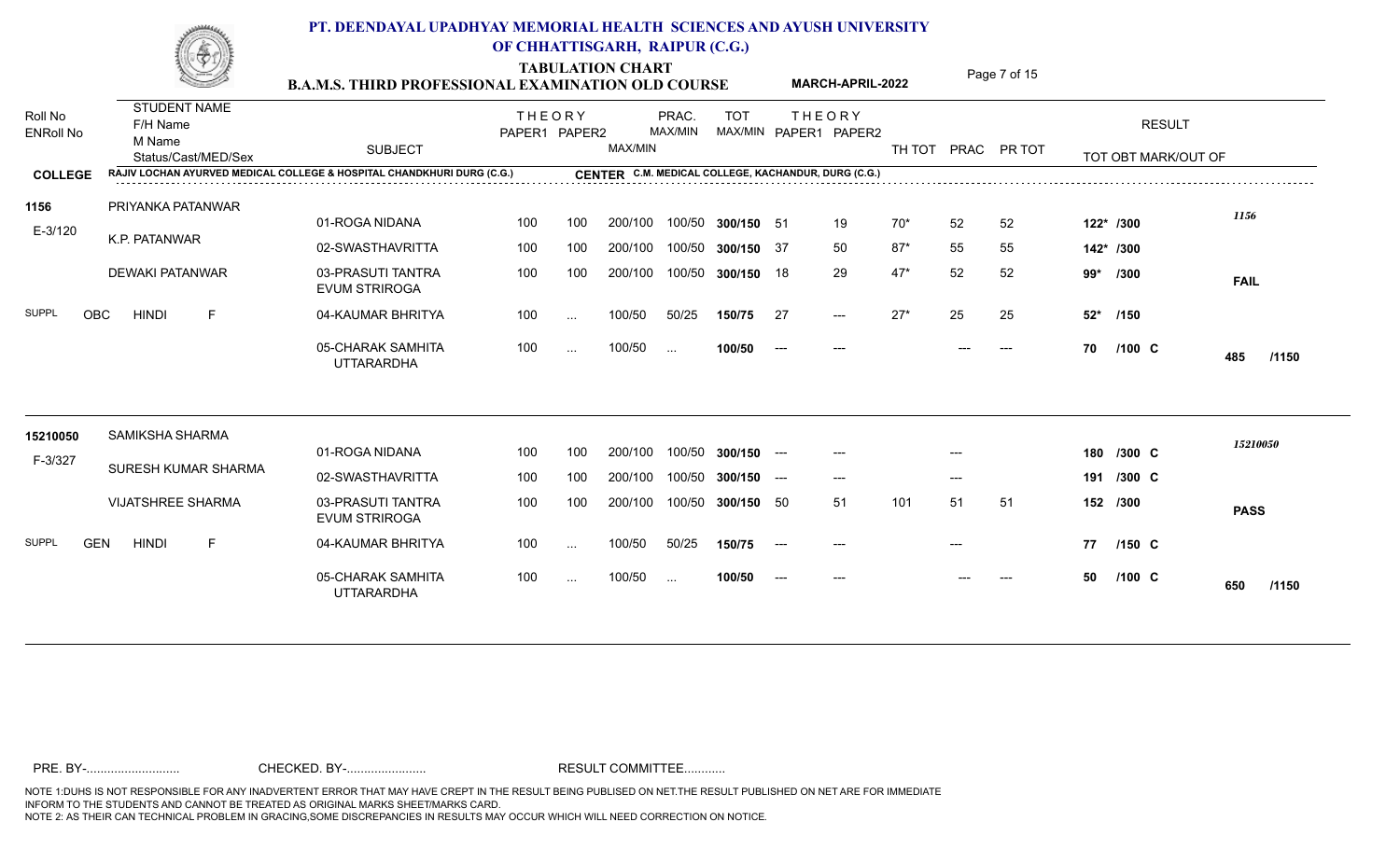|                             | mone de                                   | <b>B.A.M.S. THIRD PROFESSIONAL EXAMINATION OLD COURSE</b>              |                                |           | <b>TABULATION CHART</b> |                  |                    |               | <b>MARCH-APRIL-2022</b>                             |        |       | Page 8 of 15 |    |                     |              |
|-----------------------------|-------------------------------------------|------------------------------------------------------------------------|--------------------------------|-----------|-------------------------|------------------|--------------------|---------------|-----------------------------------------------------|--------|-------|--------------|----|---------------------|--------------|
| Roll No<br><b>ENRoll No</b> | <b>STUDENT NAME</b><br>F/H Name<br>M Name | <b>SUBJECT</b>                                                         | <b>THEORY</b><br>PAPER1 PAPER2 |           | MAX/MIN                 | PRAC.<br>MAX/MIN | <b>TOT</b>         |               | <b>THEORY</b><br>MAX/MIN PAPER1 PAPER2              | TH TOT |       | PRAC PR TOT  |    | <b>RESULT</b>       |              |
| <b>COLLEGE</b>              | Status/Cast/MED/Sex                       | RAJIV LOCHAN AYURVED MEDICAL COLLEGE & HOSPITAL CHANDKHURI DURG (C.G.) |                                |           |                         |                  |                    |               | CENTER C.M. MEDICAL COLLEGE, KACHANDUR, DURG (C.G.) |        |       |              |    | TOT OBT MARK/OUT OF |              |
| 16210070                    | <b>GHATA SAHU</b>                         |                                                                        |                                |           |                         |                  |                    |               |                                                     |        |       |              |    |                     |              |
| G-3/0138                    |                                           | 01-ROGA NIDANA                                                         | 100                            | 100       | 200/100                 |                  | 100/50 300/150 --- |               |                                                     |        |       |              |    | 183 /300 C          | 16210070     |
|                             | SHEKHU RAM SAHU                           | 02-SWASTHAVRITTA                                                       | 100                            | 100       | 200/100                 |                  | 100/50 300/150 51  |               | -61                                                 | 112    | 53    | 53           |    | 165 /300            |              |
|                             | SUSHILA SAHU                              | 03-PRASUTI TANTRA<br><b>EVUM STRIROGA</b>                              | 100                            | 100       | 200/100                 |                  | 100/50 300/150 56  |               | 50                                                  | 106    | 55    | 55           |    | 161 /300            | <b>PASS</b>  |
| <b>SUPPL</b><br><b>OBC</b>  | <b>HINDI</b><br>F                         | 04-KAUMAR BHRITYA                                                      | 100                            | $\ldots$  | 100/50                  | 50/25            | 150/75             | $---$         | ---                                                 |        |       |              | 75 | $/150$ C            |              |
|                             |                                           | 05-CHARAK SAMHITA<br><b>UTTARARDHA</b>                                 | 100                            | $\sim$    | 100/50                  | $\sim$ .         | 100/50             | $\sim$ $\sim$ | $---$                                               |        |       | ---          | 51 | $/100 \, C$         | 635<br>/1150 |
| 16210074                    | KULESHWARI SAHU                           |                                                                        |                                |           |                         |                  |                    |               |                                                     |        |       |              |    |                     | 16210074     |
| G-3/0142                    | <b>SEWA RAM TEJASWI</b>                   | 01-ROGA NIDANA                                                         | 100                            | 100       | 200/100                 | 100/50           | $300/150$ ---      |               | $---$                                               |        | $---$ |              |    | 165 /300 C          |              |
|                             |                                           | 02-SWASTHAVRITTA                                                       | 100                            | 100       | 200/100                 |                  | 100/50 300/150 53  |               | 53                                                  | 106    | 54    | 54           |    | 160 /300            |              |
|                             | <b>RUPA BAI</b>                           | 03-PRASUTI TANTRA<br><b>EVUM STRIROGA</b>                              | 100                            | 100       | 200/100                 |                  | 100/50 300/150 42  |               | 50                                                  | $92*$  | 54    | 54           |    | 146* /300           | <b>FAIL</b>  |
| SUPPL<br><b>OBC</b>         | <b>HINDI</b><br>F                         | 04-KAUMAR BHRITYA                                                      | 100                            | $\ddotsc$ | 100/50                  | 50/25            | 150/75             | $---$         | $---$                                               |        | $---$ |              | 77 | $/150$ C            |              |
|                             |                                           | 05-CHARAK SAMHITA<br><b>UTTARARDHA</b>                                 | 100                            | $\ldots$  | 100/50                  | $\sim$ .         | 100/50             |               |                                                     |        |       |              | 52 | /100 C              | /1150<br>600 |
|                             |                                           |                                                                        |                                |           |                         |                  |                    |               |                                                     |        |       |              |    |                     |              |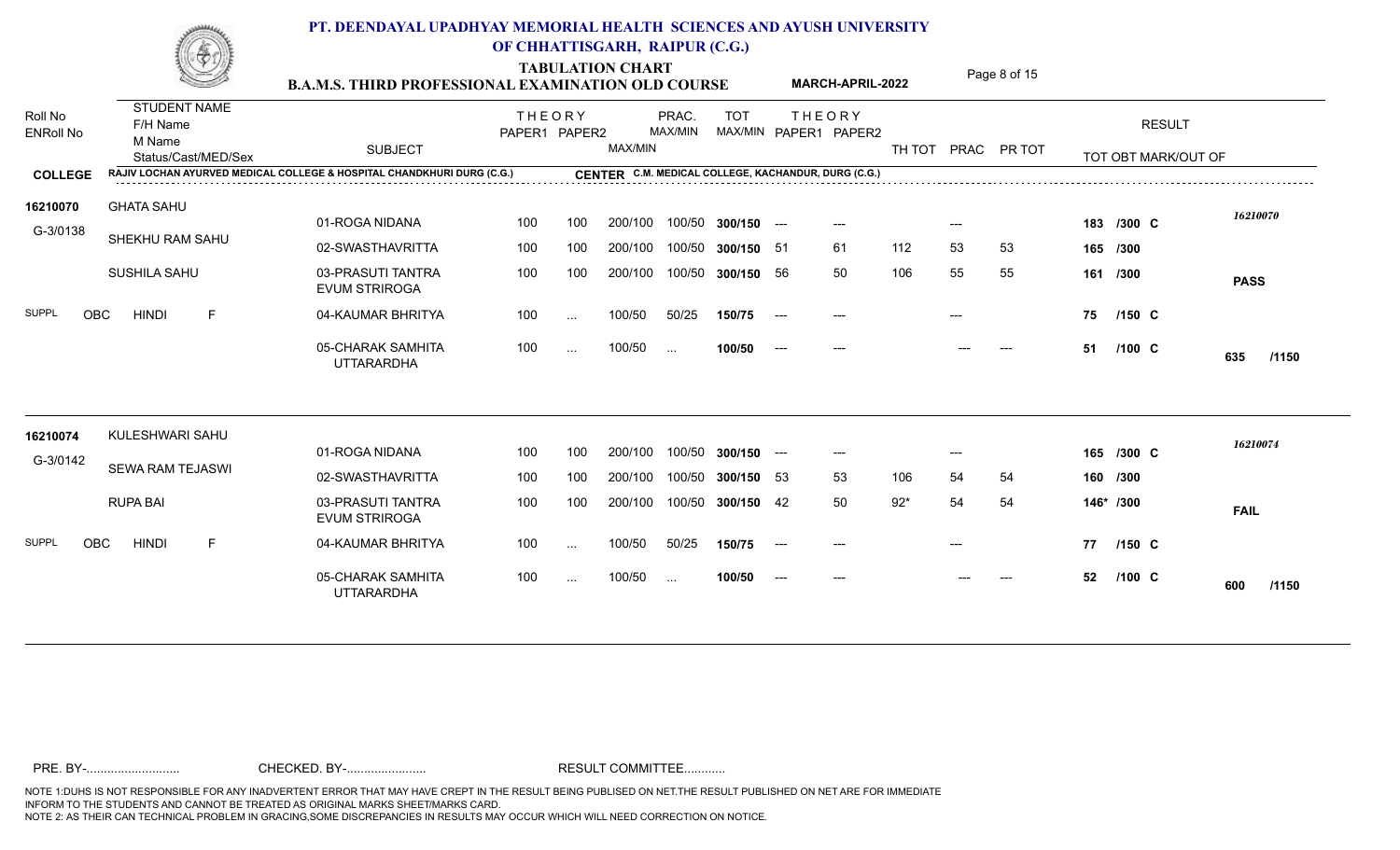|                             | No anno                         | <b>B.A.M.S. THIRD PROFESSIONAL EXAMINATION OLD COURSE</b>              |                                |          | <b>TABULATION CHART</b> |                  |               |       | <b>MARCH-APRIL-2022</b>                             |       |       | Page 9 of 15       |          |                     |              |
|-----------------------------|---------------------------------|------------------------------------------------------------------------|--------------------------------|----------|-------------------------|------------------|---------------|-------|-----------------------------------------------------|-------|-------|--------------------|----------|---------------------|--------------|
| Roll No<br><b>ENRoll No</b> | <b>STUDENT NAME</b><br>F/H Name |                                                                        | <b>THEORY</b><br>PAPER1 PAPER2 |          |                         | PRAC.<br>MAX/MIN | <b>TOT</b>    |       | <b>THEORY</b><br>MAX/MIN PAPER1 PAPER2              |       |       |                    |          | <b>RESULT</b>       |              |
|                             | M Name<br>Status/Cast/MED/Sex   | <b>SUBJECT</b>                                                         |                                |          | MAX/MIN                 |                  |               |       |                                                     |       |       | TH TOT PRAC PR TOT |          | TOT OBT MARK/OUT OF |              |
| <b>COLLEGE</b>              |                                 | RAJIV LOCHAN AYURVED MEDICAL COLLEGE & HOSPITAL CHANDKHURI DURG (C.G.) |                                |          |                         |                  |               |       | CENTER C.M. MEDICAL COLLEGE, KACHANDUR, DURG (C.G.) |       |       |                    |          |                     |              |
| 16210087                    | PIYUSH DHRUW                    |                                                                        |                                |          |                         |                  |               |       |                                                     |       |       |                    |          |                     | 16210087     |
| G-3/0155                    | <b>BALKISHAN DHRUW</b>          | 01-ROGA NIDANA                                                         | 100                            | 100      | 200/100                 | 100/50           | $300/150$ --- |       |                                                     |       |       |                    |          | 164 /300 C          |              |
|                             |                                 | 02-SWASTHAVRITTA                                                       | 100                            | 100      | 200/100                 | 100/50           | $300/150$ --- |       | $---$                                               |       | $---$ |                    |          | 156 /300 C          |              |
|                             | PUSHPA DHRUW                    | 03-PRASUTI TANTRA<br><b>EVUM STRIROGA</b>                              | 100                            | 100      | 200/100                 | 100/50           | 300/150 51    |       | 51                                                  | 102   | 51    | 51                 | 153 /300 |                     | <b>PASS</b>  |
| <b>SUPPL</b><br>ST          | <b>HINDI</b><br>M               | 04-KAUMAR BHRITYA                                                      | 100                            | $\cdots$ | 100/50                  | 50/25            | 150/75        | $---$ |                                                     |       |       |                    | 77       | $/150$ C            |              |
|                             |                                 | 05-CHARAK SAMHITA<br><b>UTTARARDHA</b>                                 | 100                            | $\cdots$ | 100/50                  | $\sim$           | 100/50        | $--$  | $---$                                               |       |       | $---$              | 53       | $/100 \text{ C}$    | 603<br>/1150 |
| 16210100                    | <b>SAKSHI CHANDRAKAR</b>        |                                                                        |                                |          |                         |                  |               |       |                                                     |       |       |                    |          |                     |              |
| G-3/0168                    |                                 | 01-ROGA NIDANA                                                         | 100                            | 100      | 200/100                 | 100/50           | 300/150 28    |       | 21                                                  | $49*$ | 53    | 53                 |          | 102* /300           | 16210100     |
|                             | NARENDRA CHANDRAKAR             | 02-SWASTHAVRITTA                                                       | 100                            | 100      | 200/100                 | 100/50           | 300/150       | $---$ | $---$                                               |       | $---$ |                    |          | 169 /300 C          |              |
|                             | <b>GAYATRI CHANDRAKAR</b>       | 03-PRASUTI TANTRA<br><b>EVUM STRIROGA</b>                              | 100                            | 100      | 200/100                 | 100/50           | 300/150 50    |       | 50                                                  | 100   | 52    | 52                 | 152 /300 |                     | <b>FAIL</b>  |
| <b>SUPPL</b><br><b>OBC</b>  | <b>HINDI</b><br>E               | 04-KAUMAR BHRITYA                                                      | 100                            | $\sim$ . | 100/50                  | 50/25            | 150/75        | 36    | $---$                                               | $36*$ | 25    | 25                 | 61* /150 |                     |              |
|                             |                                 | 05-CHARAK SAMHITA<br><b>UTTARARDHA</b>                                 | 100                            | $\cdots$ | 100/50                  | $\sim$ .         | 100/50        | $--$  | $---$                                               |       |       | $---$              | 50       | $/100 \, C$         | 534<br>/1150 |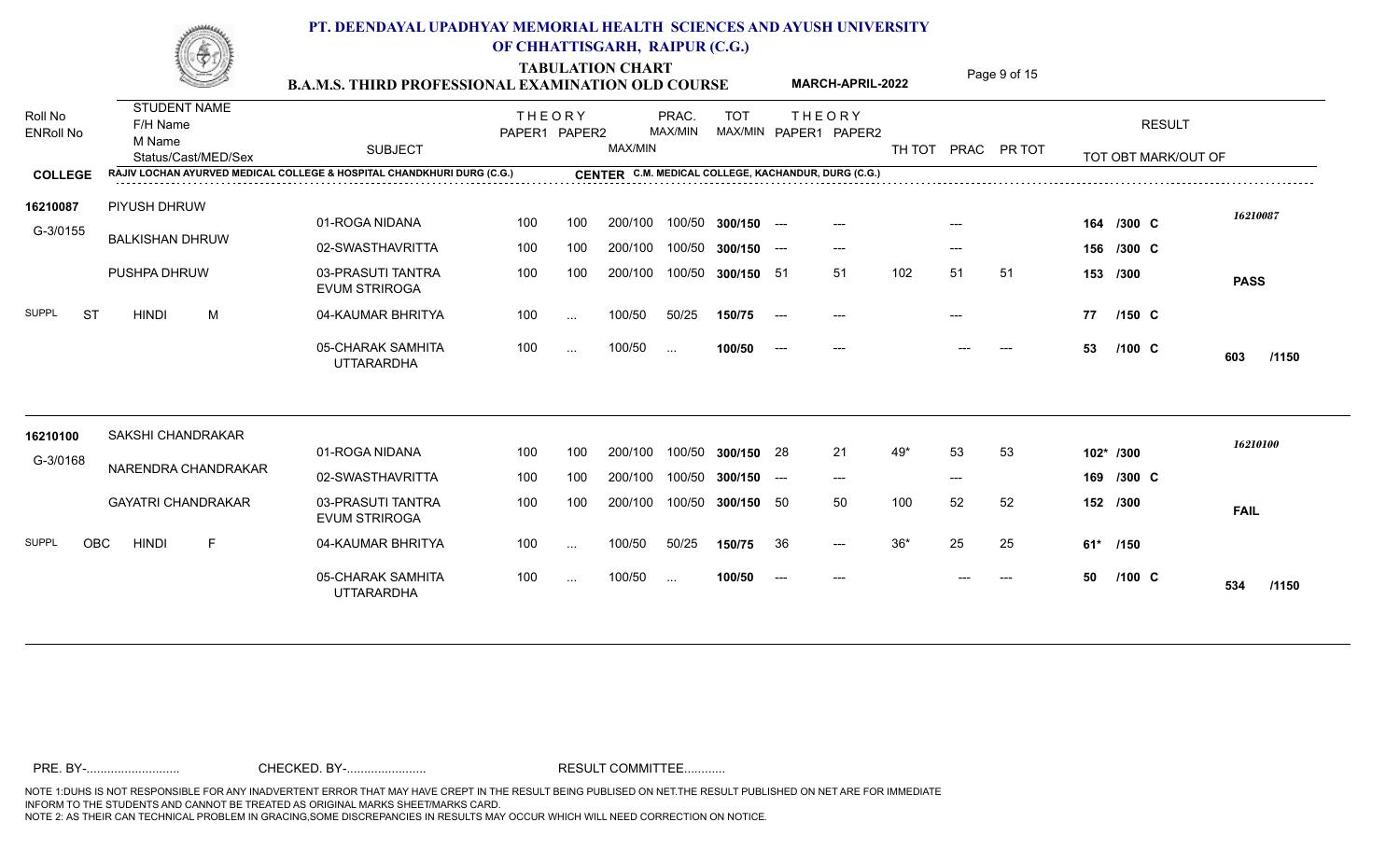|                             |                    | No. annum               |   | <b>B.A.M.S. THIRD PROFESSIONAL EXAMINATION OLD COURSE</b>              |                                |          | <b>TABULATION CHART</b> |                  |               |                                          | <b>MARCH-APRIL-2022</b>                             |        |       | Page 10 of 15 |     |                  |                     |              |
|-----------------------------|--------------------|-------------------------|---|------------------------------------------------------------------------|--------------------------------|----------|-------------------------|------------------|---------------|------------------------------------------|-----------------------------------------------------|--------|-------|---------------|-----|------------------|---------------------|--------------|
| Roll No<br><b>ENRoll No</b> | F/H Name<br>M Name | <b>STUDENT NAME</b>     |   |                                                                        | <b>THEORY</b><br>PAPER1 PAPER2 |          |                         | PRAC.<br>MAX/MIN | <b>TOT</b>    |                                          | <b>THEORY</b><br>MAX/MIN PAPER1 PAPER2              |        |       |               |     |                  | <b>RESULT</b>       |              |
|                             |                    | Status/Cast/MED/Sex     |   | <b>SUBJECT</b>                                                         |                                |          | MAX/MIN                 |                  |               |                                          |                                                     | TH TOT | PRAC  | PR TOT        |     |                  | TOT OBT MARK/OUT OF |              |
| <b>COLLEGE</b>              |                    |                         |   | RAJIV LOCHAN AYURVED MEDICAL COLLEGE & HOSPITAL CHANDKHURI DURG (C.G.) |                                |          |                         |                  |               |                                          | CENTER C.M. MEDICAL COLLEGE, KACHANDUR, DURG (C.G.) |        |       |               |     |                  |                     |              |
| 17210001                    |                    | ADARSH PANDEY           |   |                                                                        |                                |          |                         |                  |               |                                          |                                                     |        |       |               |     |                  |                     | 17210001     |
| H-3/05007                   |                    |                         |   | 01-ROGA NIDANA                                                         | 100                            | 100      | 200/100                 | 100/50           | $300/150$ --- |                                          | $---$                                               |        |       |               | 181 | /300 C           |                     |              |
|                             |                    | <b>RAMMANI PANDEY</b>   |   | 02-SWASTHAVRITTA                                                       | 100                            | 100      | 200/100                 | 100/50           | $300/150$ --- |                                          | $---$                                               |        | $---$ |               |     | 175 /300 C       |                     |              |
|                             |                    | <b>ARCHANA PANDEY</b>   |   | 03-PRASUTI TANTRA<br><b>EVUM STRIROGA</b>                              | 100                            | 100      | 200/100                 | 100/50           | 300/150 50    |                                          | 50                                                  | 100    | 56    | 56            |     | 156 /300         |                     | <b>PASS</b>  |
| <b>SUPPL</b><br><b>GEN</b>  | <b>HINDI</b>       |                         | M | 04-KAUMAR BHRITYA                                                      | 100                            | $\sim$ . | 100/50                  | 50/25            | 150/75        | $\hspace{0.05cm} \ldots \hspace{0.05cm}$ |                                                     |        |       |               | 77  | $/150$ C         |                     |              |
|                             |                    |                         |   | 05-CHARAK SAMHITA<br><b>UTTARARDHA</b>                                 | 100                            | $\cdots$ | 100/50                  | $\cdots$         | 100/50        | $---$                                    |                                                     |        |       |               | 50  | $/100 \text{ C}$ |                     | 639<br>/1150 |
| 17210005                    |                    | ALKA RAJBHAR            |   |                                                                        |                                |          |                         |                  |               |                                          |                                                     |        |       |               |     |                  |                     |              |
| H-3/05011                   |                    |                         |   | 01-ROGA NIDANA                                                         | 100                            | 100      | 200/100                 | 100/50           | $300/150$ --- |                                          | $---$                                               |        |       |               |     | 180 /300 C       |                     | 17210005     |
|                             |                    | SHIVJEE RAJBHAR         |   | 02-SWASTHAVRITTA                                                       | 100                            | 100      | 200/100                 | 100/50           | 300/150       | $---$                                    | ---                                                 |        | $---$ |               |     | 160 /300 C       |                     |              |
|                             |                    | <b>BHAGMANI RAJBHAR</b> |   | 03-PRASUTI TANTRA<br><b>EVUM STRIROGA</b>                              | 100                            | 100      | 200/100                 | 100/50           | 300/150 41    |                                          | 50                                                  | $91*$  | 52    | 52            |     | 143* /300        |                     | <b>FAIL</b>  |
| <b>SUPPL</b><br><b>GEN</b>  | <b>HINDI</b>       |                         | F | 04-KAUMAR BHRITYA                                                      | 100                            | $\sim$ . | 100/50                  | 50/25            | 150/75        | $---$                                    | ---                                                 |        |       |               | 76  | $/150 \, C$      |                     |              |
|                             |                    |                         |   | 05-CHARAK SAMHITA<br><b>UTTARARDHA</b>                                 | 100                            | $\cdots$ | 100/50                  | $\sim$ .         | 100/50        | $---$                                    |                                                     |        |       |               | 50  | $/100 \text{ C}$ |                     | /1150<br>609 |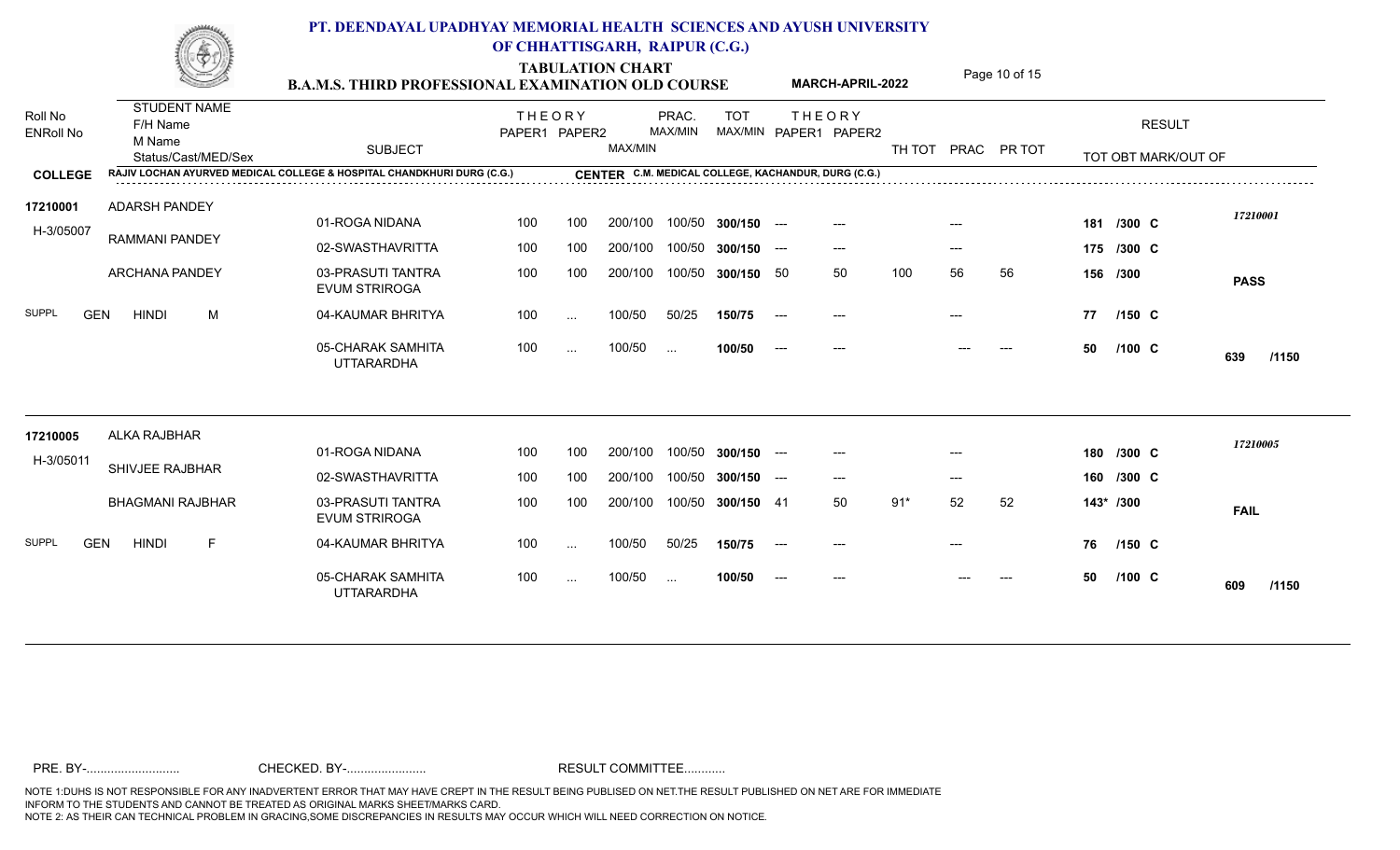**TABULATION CHART** Page 11 of 15

|                                               | <u>SSI</u>                                                       |   | <b>B.A.M.S. THIRD PROFESSIONAL EXAMINATION OLD COURSE</b>                                |                                |               |         |                  |            | <b>MARCH-APRIL-2022</b>                                                                       |       |    | Page II OI 15      |                                      |              |
|-----------------------------------------------|------------------------------------------------------------------|---|------------------------------------------------------------------------------------------|--------------------------------|---------------|---------|------------------|------------|-----------------------------------------------------------------------------------------------|-------|----|--------------------|--------------------------------------|--------------|
| Roll No<br><b>ENRoll No</b><br><b>COLLEGE</b> | <b>STUDENT NAME</b><br>F/H Name<br>M Name<br>Status/Cast/MED/Sex |   | <b>SUBJECT</b><br>RAJIV LOCHAN AYURVED MEDICAL COLLEGE & HOSPITAL CHANDKHURI DURG (C.G.) | <b>THEORY</b><br>PAPER1 PAPER2 |               | MAX/MIN | PRAC.<br>MAX/MIN | <b>TOT</b> | <b>THEORY</b><br>MAX/MIN PAPER1 PAPER2<br>CENTER C.M. MEDICAL COLLEGE, KACHANDUR, DURG (C.G.) |       |    | TH TOT PRAC PR TOT | <b>RESULT</b><br>TOT OBT MARK/OUT OF |              |
|                                               |                                                                  |   |                                                                                          |                                |               |         |                  |            |                                                                                               |       |    |                    |                                      |              |
| 17210016<br>H-3/05022                         | <b>HEMANT SONKAR</b>                                             |   | 01-ROGA NIDANA                                                                           | 100                            | 100           | 200/100 | 100/50           | 300/150    |                                                                                               |       |    |                    | /300                                 | 17210016     |
|                                               | SANJAY KUMAR SONKAR                                              |   | 02-SWASTHAVRITTA                                                                         | 100                            | 100           | 200/100 | 100/50           | 300/150    |                                                                                               |       |    |                    | /300                                 |              |
|                                               | <b>GAYATRI SONKAR</b>                                            |   | 03-PRASUTI TANTRA<br><b>EVUM STRIROGA</b>                                                | 100                            | 100           | 200/100 | 100/50           | 300/150    |                                                                                               |       |    |                    | /300                                 | WH           |
| <b>REG</b><br><b>OBC</b>                      | <b>HINDI</b>                                                     | M | 04-KAUMAR BHRITYA                                                                        | 100                            | $\sim$ $\sim$ | 100/50  | 50/25            | 150/75     | $---$                                                                                         |       |    |                    | /150                                 |              |
|                                               |                                                                  |   | 05-CHARAK SAMHITA<br><b>UTTARARDHA</b>                                                   | 100                            | $\cdots$      | 100/50  | $\sim$ . $\sim$  | 100/50     | ---                                                                                           |       |    |                    | /100                                 | /1150        |
| 17210018                                      | <b>ISHA JAIN</b>                                                 |   |                                                                                          |                                |               |         |                  |            |                                                                                               |       |    |                    |                                      | 17210018     |
| H-3/05024                                     | <b>DINESH JAIN</b>                                               |   | 01-ROGA NIDANA                                                                           | 100                            | 100           | 200/100 | 100/50           | 300/150 27 | 34                                                                                            | $61*$ | 58 | 58                 | 119* /300                            |              |
|                                               |                                                                  |   | 02-SWASTHAVRITTA                                                                         | 100                            | 100           | 200/100 | 100/50           | 300/150 50 | 56                                                                                            | 106   | 55 | 55                 | 161 /300                             |              |
|                                               | PADMA JAIN                                                       |   | 03-PRASUTI TANTRA<br><b>EVUM STRIROGA</b>                                                | 100                            | 100           | 200/100 | 100/50           | 300/150 30 | 24                                                                                            | $54*$ | 51 | 51                 | 105* /300                            | <b>FAIL</b>  |
| <b>SUPPL</b><br><b>GEN</b>                    | <b>HINDI</b>                                                     | E | 04-KAUMAR BHRITYA                                                                        | 100                            | $\sim$        | 100/50  | 50/25            | 150/75     | 25<br>$---$                                                                                   | $25*$ | 25 | 25                 | 50*<br>/150                          |              |
|                                               |                                                                  |   | 05-CHARAK SAMHITA<br><b>UTTARARDHA</b>                                                   | 100                            | $\cdots$      | 100/50  | $\sim$ .         | 100/50     | $---$<br>$---$                                                                                |       |    | $---$              | $/100$ C<br>66                       | /1150<br>501 |
|                                               |                                                                  |   |                                                                                          |                                |               |         |                  |            |                                                                                               |       |    |                    |                                      |              |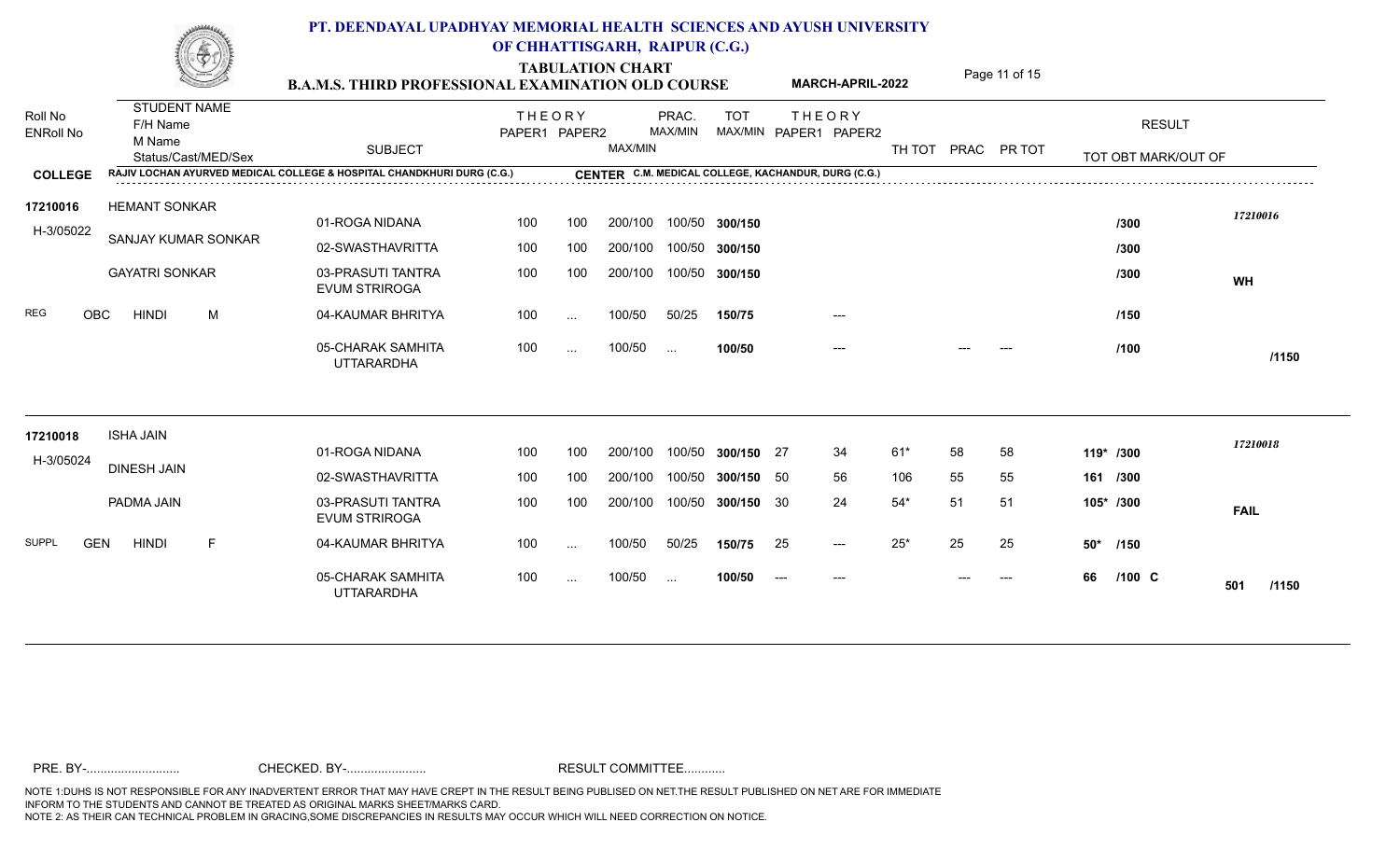**TABULATION CHART<br>B.A.M.S. THIRD PROFESSIONAL EXAMINATION OLD COURSE MARCH-APRIL-2022** Page 12 of 15 Roll No<br>F/H Name ENRoll No SUBJECT<br>Status/Cast/MED/Sex SUBJECT RESULT TOT OBT MARK/OUT OF TOT THE OR Y MAX/MIN MAX/MIN PAPER1 PAPER2 TH TOT PRAC PR TOT **COLLEGE CENTER RAJIV LOCHAN AYURVED MEDICAL COLLEGE & HOSPITAL CHANDKHURI DURG (C.G.) C.M. MEDICAL COLLEGE, KACHANDUR, DURG (C.G.)** THEORY PRAC. TOT PAPER1 PAPER2 MAX/MIN PRAC. MAX/MIN STUDENT NAME M Name **MARCH-APRIL-2022** 01-ROGA NIDANA 02-SWASTHAVRITTA 100 100 03-PRASUTI TANTRA EVUM STRIROGA 04-KAUMAR BHRITYA SUPPL ST HINDI M 05-CHARAK SAMHITA UTTARARDHA ---  **/1150 C** 100 200/100 100/50 **300/150** 200/100 100/50 **300/150** 200/100 100/50 **300/150** 100/50 ... **100/50** 50/25 **150/75** 100/50 H-3/05044 PRAMOD KUMAR **17210038** DEVLAL SINGH FULESAR BHINESHWARI FULESAR 200/100 100/50 200/100 100/50 100 100 200/100 100/50 100 ... 100/50 50/25 100 ... 100/50 . --- --- --- **155 /300** 58 55 113 52 52 **165 /300** 39 45 84\* 51 51 **135\* /300** --- --- **77** --- --- --- --- --- --- 58 /100 C 590 /1150 **FAIL** *17210038* **C** 1.21000 **C /150 /100** 01-ROGA NIDANA 02-SWASTHAVRITTA 03-PRASUTI TANTRA EVUM STRIROGA 100 200/100 100 200/100 100/50 **300/150** 200/100 100/50 **300/150** 100/50 **300/150** H-3/05054 17210048 BHUTADA SHEKHAR KRISHNAKUI KRISHNAKUMAR BHUTADA SEEMA 200/100 100/50 100 100 200/100 100/50 ... --- --- --- **WH** *17210048* **/300 /300 /300**

100/50 ... **100/50**

50/25 **150/75** 100/50

---

 **/1150**

**/150**

**/100**

04-KAUMAR BHRITYA REG GEN ENGLISH M

05-CHARAK SAMHITA UTTARARDHA

100 ... 100/50 50/25

100 ... 100/50 ...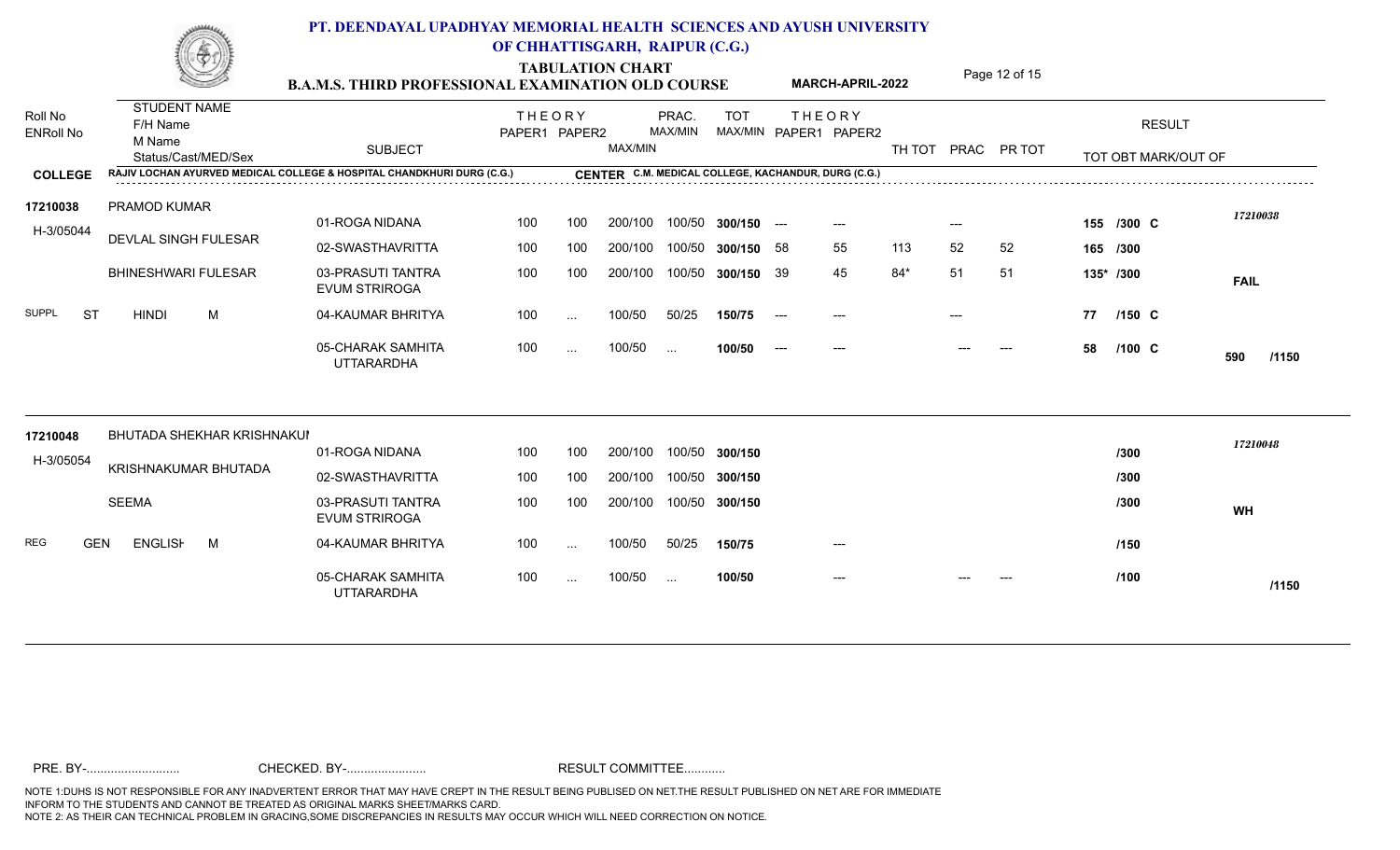|                             | No. annum                                 | <b>B.A.M.S. THIRD PROFESSIONAL EXAMINATION OLD COURSE</b>              |                                |          | <b>TABULATION CHART</b> |                  |               |                                          | <b>MARCH-APRIL-2022</b>                             |        |       | Page 13 of 15 |     |                     |              |
|-----------------------------|-------------------------------------------|------------------------------------------------------------------------|--------------------------------|----------|-------------------------|------------------|---------------|------------------------------------------|-----------------------------------------------------|--------|-------|---------------|-----|---------------------|--------------|
| Roll No<br><b>ENRoll No</b> | <b>STUDENT NAME</b><br>F/H Name<br>M Name |                                                                        | <b>THEORY</b><br>PAPER1 PAPER2 |          |                         | PRAC.<br>MAX/MIN | <b>TOT</b>    |                                          | <b>THEORY</b><br>MAX/MIN PAPER1 PAPER2              |        |       |               |     | <b>RESULT</b>       |              |
|                             | Status/Cast/MED/Sex                       | <b>SUBJECT</b>                                                         |                                |          | MAX/MIN                 |                  |               |                                          |                                                     | TH TOT | PRAC  | PR TOT        |     | TOT OBT MARK/OUT OF |              |
| <b>COLLEGE</b>              |                                           | RAJIV LOCHAN AYURVED MEDICAL COLLEGE & HOSPITAL CHANDKHURI DURG (C.G.) |                                |          |                         |                  |               |                                          | CENTER C.M. MEDICAL COLLEGE, KACHANDUR, DURG (C.G.) |        |       |               |     |                     |              |
| 17210055                    | <b>TULSI SAHU</b>                         |                                                                        |                                |          |                         |                  |               |                                          |                                                     |        |       |               |     |                     | 17210055     |
| H-3/05061                   |                                           | 01-ROGA NIDANA                                                         | 100                            | 100      | 200/100                 | 100/50           | $300/150$ --- |                                          | $---$                                               |        | $---$ |               |     | 177 /300 C          |              |
|                             | AMARNATH SAHU                             | 02-SWASTHAVRITTA                                                       | 100                            | 100      | 200/100                 | 100/50           | 300/150 51    |                                          | 60                                                  | 111    | 55    | 55            |     | 166 /300            |              |
|                             | <b>GAYATRI SAHU</b>                       | 03-PRASUTI TANTRA<br><b>EVUM STRIROGA</b>                              | 100                            | 100      | 200/100                 | 100/50           | 300/150 50    |                                          | 50                                                  | 100    | 51    | 51            |     | 151 /300            | <b>PASS</b>  |
| <b>SUPPL</b><br><b>OBC</b>  | <b>HINDI</b><br>E                         | 04-KAUMAR BHRITYA                                                      | 100                            | $\sim$ . | 100/50                  | 50/25            | 150/75        | $\hspace{0.05cm} \ldots \hspace{0.05cm}$ |                                                     |        |       |               | 77  | $/150 \, C$         |              |
|                             |                                           | 05-CHARAK SAMHITA<br><b>UTTARARDHA</b>                                 | 100                            | $\cdots$ | 100/50                  | $\cdots$         | 100/50        | $---$                                    |                                                     |        |       |               | 62  | $/100 \text{ C}$    | 633<br>/1150 |
| 17210056                    | <b>VIKASH PAINKRA</b>                     |                                                                        |                                |          |                         |                  |               |                                          |                                                     |        |       |               |     |                     |              |
| H-3/05062                   |                                           | 01-ROGA NIDANA                                                         | 100                            | 100      | 200/100                 | 100/50           | 300/150 31    |                                          | 45                                                  | 76*    | 53    | 53            |     | 129* /300           | 17210056     |
|                             | <b>ANIL PAINKRA</b>                       | 02-SWASTHAVRITTA                                                       | 100                            | 100      | 200/100                 | 100/50           | 300/150 39    |                                          | 53                                                  | $92*$  | 54    | 54            |     | 146* /300           |              |
|                             | <b>BAIJANTI PAINKRA</b>                   | 03-PRASUTI TANTRA<br><b>EVUM STRIROGA</b>                              | 100                            | 100      | 200/100                 | 100/50           | 300/150 32    |                                          | 36                                                  | 68*    | 51    | 51            |     | 119* /300           | <b>FAIL</b>  |
| <b>REG</b><br><b>GEN</b>    | <b>ENGLISH</b><br>M                       | 04-KAUMAR BHRITYA                                                      | 100                            | $\sim$ . | 100/50                  | 50/25            | 150/75        | -37                                      | $---$                                               | $37*$  | 25    | 25            | 62* | /150                |              |
|                             |                                           | 05-CHARAK SAMHITA<br><b>UTTARARDHA</b>                                 | 100                            | $\cdots$ | 100/50                  | $\sim$ .         | 100/50        | 14                                       | $---$                                               | $14*$  |       | $---$         |     | 14* /100            | /1150<br>470 |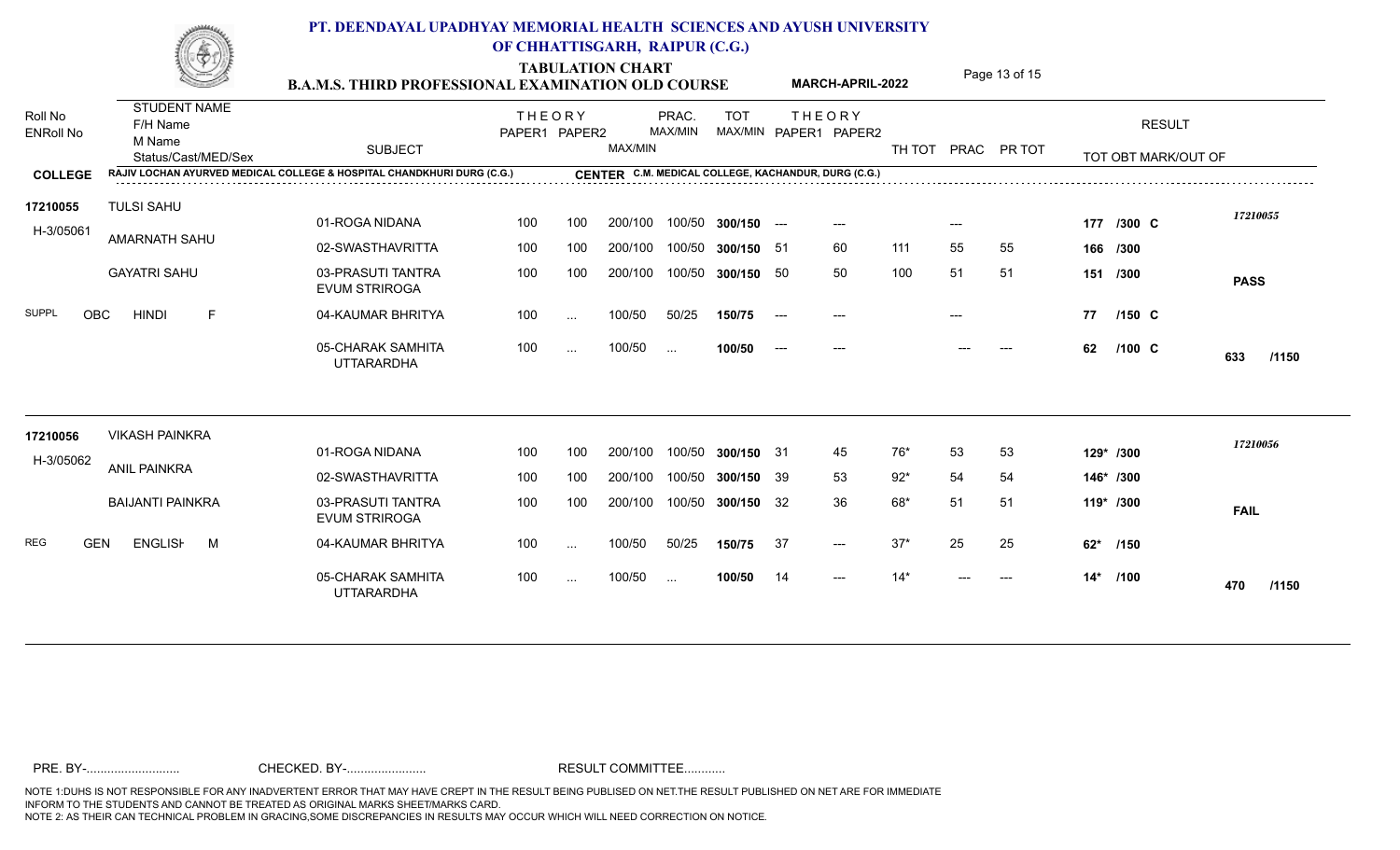| <b>STUDENT NAME</b><br>F/H Name<br>M Name<br>Status/Cast/MED/Sex | <b>SUBJECT</b>                            |     |                                                                        |               |                          | TOT                                                               |                                                                               |                                                       | TH TOT                                                                                 |                         |    |                              | <b>RESULT</b> |                                                                                            |
|------------------------------------------------------------------|-------------------------------------------|-----|------------------------------------------------------------------------|---------------|--------------------------|-------------------------------------------------------------------|-------------------------------------------------------------------------------|-------------------------------------------------------|----------------------------------------------------------------------------------------|-------------------------|----|------------------------------|---------------|--------------------------------------------------------------------------------------------|
|                                                                  |                                           |     |                                                                        |               |                          |                                                                   |                                                                               |                                                       |                                                                                        |                         |    |                              |               |                                                                                            |
| <b>PARIVESH SAHU</b>                                             | 01-ROGA NIDANA                            | 100 | 100                                                                    | 200/100       |                          |                                                                   |                                                                               | $---$                                                 |                                                                                        | $---$                   |    |                              |               | 17210059                                                                                   |
|                                                                  | 02-SWASTHAVRITTA                          | 100 | 100                                                                    |               |                          |                                                                   |                                                                               | 52                                                    | 94*                                                                                    | 56                      | 56 |                              |               |                                                                                            |
| <b>UMA SAHU</b>                                                  | 03-PRASUTI TANTRA<br><b>EVUM STRIROGA</b> | 100 | 100                                                                    |               |                          |                                                                   |                                                                               | 37                                                    | 76*                                                                                    | 55                      | 55 |                              |               | <b>FAIL</b>                                                                                |
| M<br><b>OBC</b><br><b>HINDI</b>                                  | 04-KAUMAR BHRITYA                         | 100 | $\sim$ $\sim$ $\sim$                                                   | 100/50        | 50/25                    | 150/75                                                            | $--$                                                                          | $---$                                                 |                                                                                        | $---$                   |    | 77                           |               |                                                                                            |
|                                                                  | 05-CHARAK SAMHITA<br><b>UTTARARDHA</b>    | 100 | $\ldots$                                                               | 100/50        | $\sim$ $\sim$            | 100/50                                                            | $---$                                                                         | ---                                                   |                                                                                        |                         |    | 59                           |               | 575<br>/1150                                                                               |
|                                                                  | YOGESH SAHU                               |     | RAJIV LOCHAN AYURVED MEDICAL COLLEGE & HOSPITAL CHANDKHURI DURG (C.G.) | <b>THEORY</b> | PAPER1 PAPER2<br>200/100 | <b>TABULATION CHART</b><br>PRAC.<br>MAX/MIN<br>MAX/MIN<br>200/100 | <b>B.A.M.S. THIRD PROFESSIONAL EXAMINATION OLD COURSE</b><br>100/50<br>100/50 | 300/150<br>$- - -$<br>300/150 42<br>100/50 300/150 39 | THEORY<br>MAX/MIN PAPER1 PAPER2<br>CENTER C.M. MEDICAL COLLEGE, KACHANDUR, DURG (C.G.) | <b>MARCH-APRIL-2022</b> |    | Page 14 of 15<br>PRAC PR TOT |               | TOT OBT MARK/OUT OF<br>158 /300 C<br>150 /300<br>131* /300<br>$/150$ C<br>$/100 \text{ C}$ |